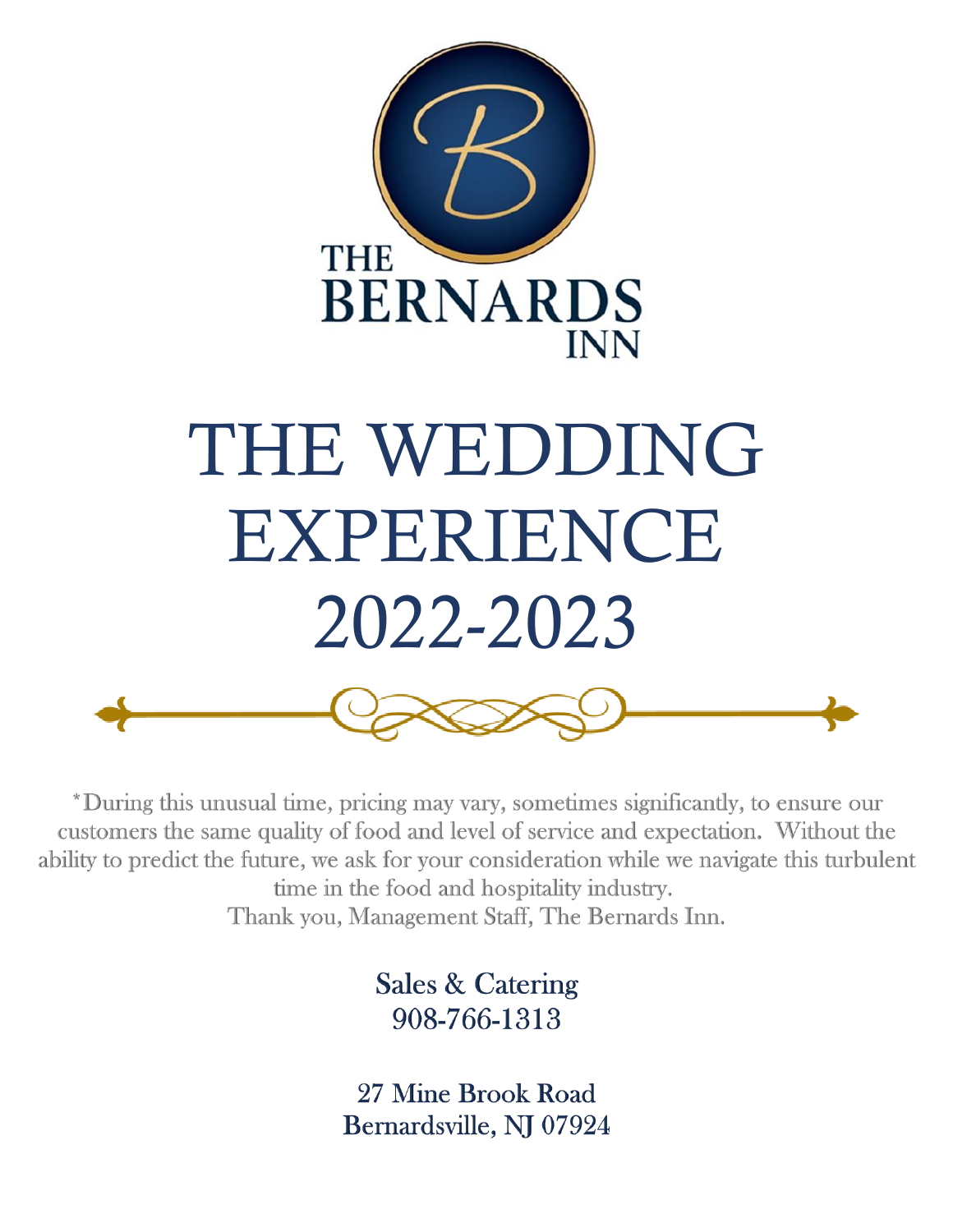## **CLUDED IN ALL WEDDING PACKAGES**

*Complimentary Overnight Guest Room for The Bride & Groom Minimum Of 75 Guests required 20 Rooms on Property*

*Our In-house Maître D', To Host Your Affair*

*Bridal Attendant Exclusive to The Bride and Groom*

*5 Hour Premium Open Bar Passed or Tower of Prosecco served upon arrival Signature Cocktail with Sign Including Custom Wine Service Throughout Dinner*

*Bartender Fee (Included is 1 Bartender. If you would like a second or third bartender, it is an additional \$150 per bartender. We require 1 Bartender for every 70 guests)*

> *Oval Tables House Table Linens Ivory Imperial Stripe Ivory Napkin \*upgrades available for additional cost\**

> > *Votives and Tapered Candles*

*Selection of Table Numbers with Stands (Gold or Silver)*

*Selection of custom Menus for Each Place Setting*

*Chiavari Chairs- (Gold Chairs in Fenwick Ballroom, Mahogany Chairs in Silver Vault-Wine Pantry) with Ivory Cushion*

> *Gold or Silver Chargers \*upgrades available for additional cost\**

> > *Direction Cards*

*Custom Room Block Cards*

*Coat Room Attendant*

*Valet Parking \*(Included is 2 Valet attendants. If you are over 100 guests, we suggest an additional valet attendant for a fee of \$250)*

*Special Vegetarian or Dietary Plate Available Upon Request*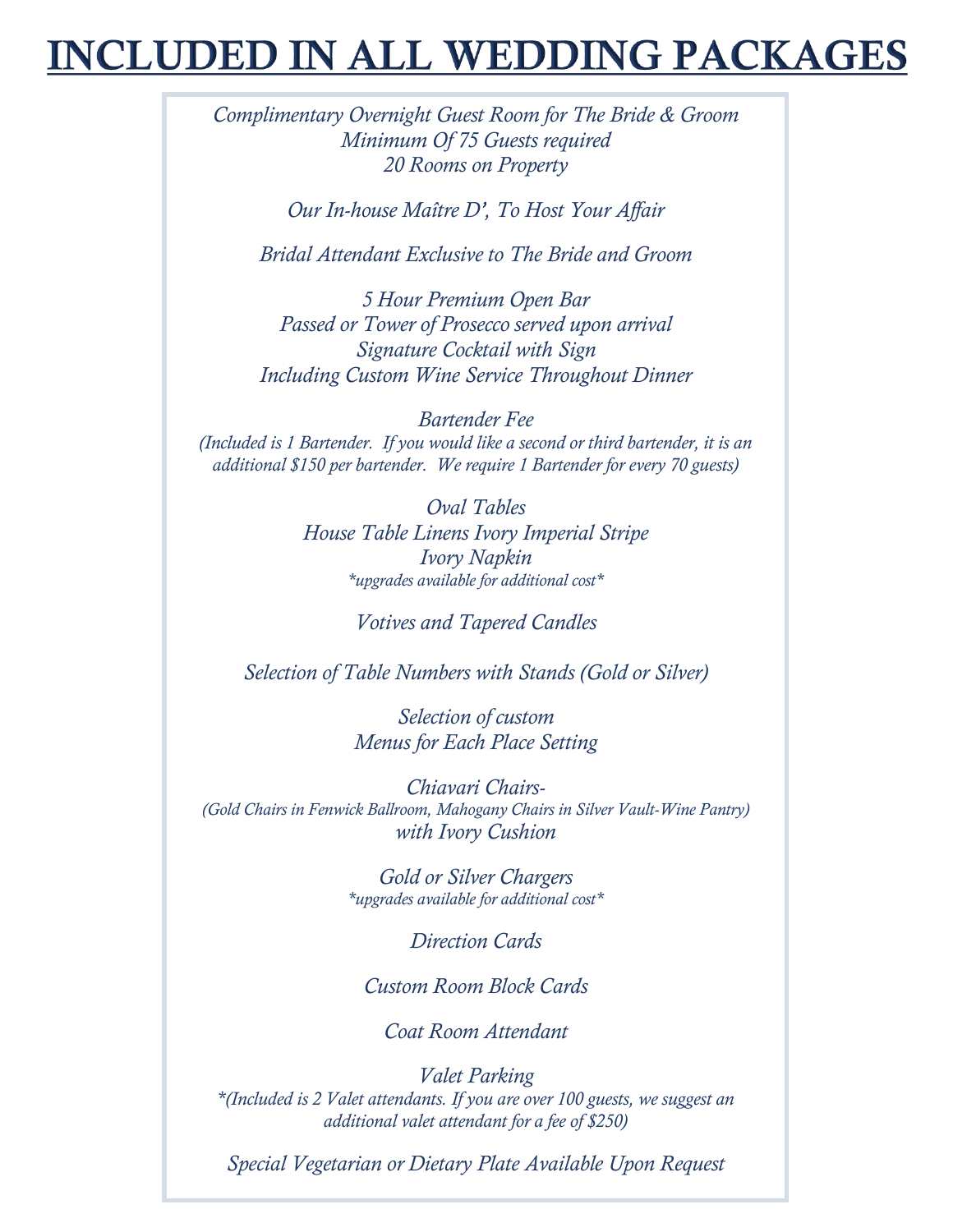## THE BERNARDS INN WEDDING EXPERIENCE

**Silver Experience** \$175 Per Guest *\*Plus 21% Service Fee (not gratuity) & NJ Tax\** 

#### Premium Bar

*Five Hour Premium Open Bar Signature Cocktail Custom Wine Service*

#### **COCKTAIL HOUR**

*6 Hand Passed Hors D'oeuvres (3 Hot, 3 Cold) Assorted Cheese Display One Display Station*

#### Reception-Seated Dinner

First Course *(Select one item)*

> **ENTRÉE** *(Choice of 2)*

**DESSERT** *Assorted Mignardise (Choice of 3)*

Gold Experience \$200 Per Guest *\*Plus 21% Serivee Fee (not gratuity) & NJ Tax\** 

#### Premium Bar

*Five Hour Premium Open Bar Signature Cocktail Custom Wine Service*

#### Cocktail Hour

*8 Hand Passed Hors D'oeuvres (4 Hot, 4 Cold) Assorted Cheese Display Two Display Station*

#### Reception-Seated Dinner

Amuse Bouche *(Select one)* First Course *(Select one)* Second Course *(Select one)* Entrée *(Choice of 2)* **DESSERT** *Assorted Mignardise (Choice of 3)*

#### Platinum Experience \$215 Per Guest

*\*Plus 21% Service Fee (not gratuity) & NJ Tax\** 

#### Premium Bar

*Five Hour Premium Open Bar Signature Cocktail Custom Wine Service Cordial Service*

**COCKTAIL HOUR** 

*10 Hand Passed Hors D'oeuvres (5 Hot, 5 Cold) Assorted Cheese Display Three Display Station*

Reception-Seated Dinner

Amuse Bouche First Course *(Select one item)* **SECOND COURSE** *(Choice of a "platinum" item)* **ENTRÉE** *(Choice of 3)* **DESSERT** *Assorted Mignardise (Choice of 3)*

\*Cost per guest does not include private room rental fee, 21% service fee and 6.625% New Jersey Tax\*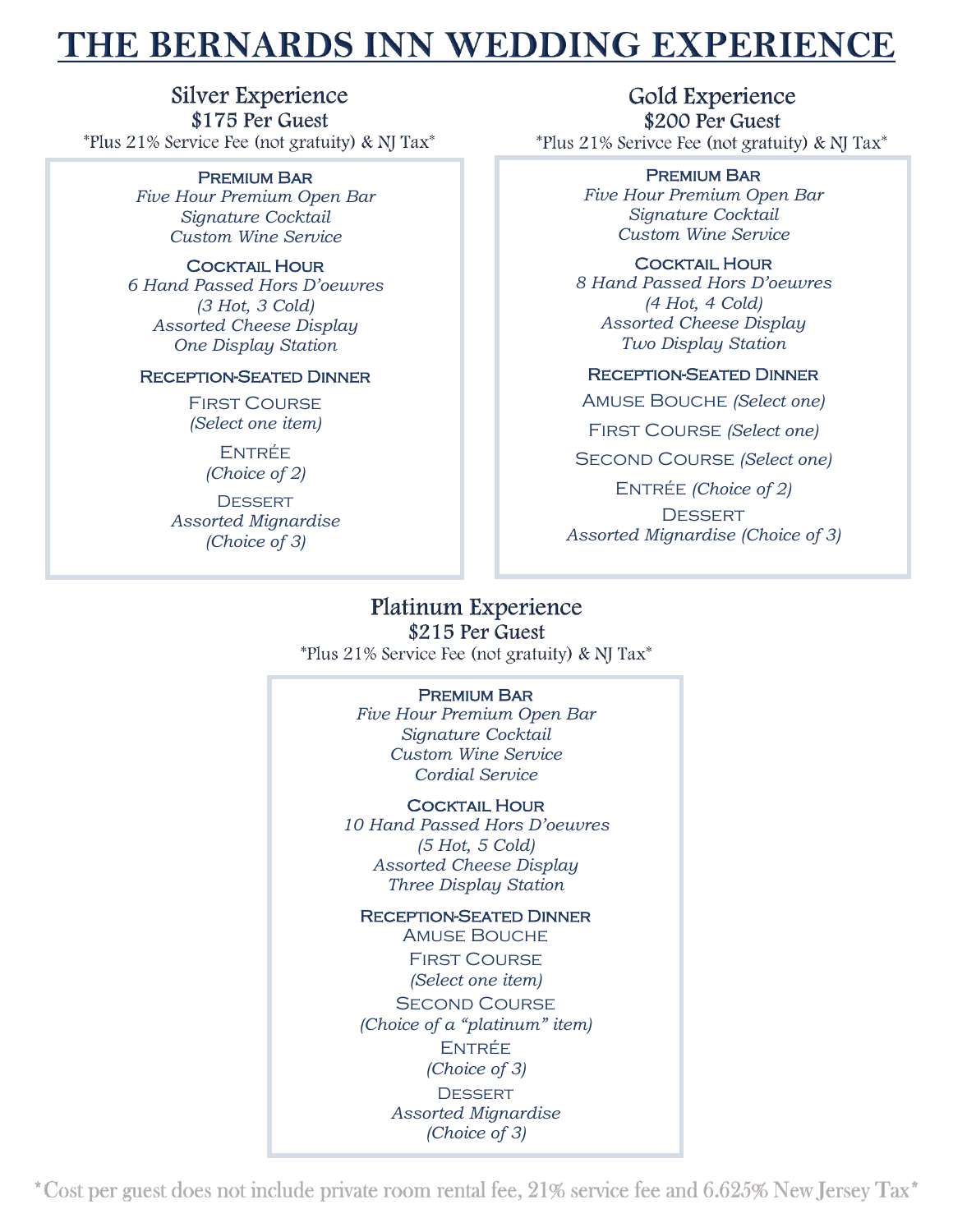# **COCKTAIL HOUR**

### 5 Hour Premium Open Bar

*Upon arrival into Cocktail Hour, your guests are warmly greeted with Champagne or Red and White Wine*

#### Premium Liquors to include*:*

*\*(You may upgrade bar package to top shelf for \$20 per person) Titos, Kettle One Bacardi, Captain Morgan Tanqueray, Bombay Sapphire Canadian Club, Jack Daniels, Four Roses, Makers Mark, Dewar's, Jose Cuervo, Tres Agaves*

#### Domestic and Imported Beer including:

*Budweiser, Coors Lite, Stella, Heineken, Amstel Light*

#### House Red Wine Selections:

*Canyon Road Cabernet, Canyon Road Merlot, Mark West Pinot Noir* House White Wine Selections: *Canyon Road Sauvignon Blanc, Toasted Head Chardonnay, Ca Donini Pinot Grigio, Carl Graff Riesling*

> *Assorted Soft Drinks and Non-alcoholic beverages Coffee & Tea Service*

Selection of Signature Cocktails for couples to choose from. *\*Liquor, Champagne and Wines may be upgraded upon request, for additional\**

# **HORS D'OEUVRES**

## Hot Selections

*-Seasonal Risotto -Baked asparagus puffs with black truffle hollandaise -Vegetable pakora with mint yogurt sauce -Papas bravas with chorizo and smoked paprika -Warm grilled vegetable tart with sauce choron -Tempura shitake mushrooms with bonito ponzu -Spinach gruyere gougeres with tomato butter -Edamame dumpling with chili aioli -Franks en croute with red pepper ketchup -Duck confit with scallion pancake and hoisin -Kung pao bacon with roasted peanuts -Vegetable Spring Rolls with Sweet & Spicy Sauce -Lil big burgers with special sauce & white cheddar cheese -Meatball sliders with fontina fondue -Bacon wrapped dates with blue cheese -Chicken satay (Chef's Creation) -Parmesan flatbread with arugula, truffle and prosciutto -Oyster Rockefeller (Supplementary fee \$4) \*with Silver & Gold Experience\**

## Cold Selections

*-Seasonal soup shooter -Tomato bruschetta with goat cheese and balsamic -Ricotta crostini with truffle honey & crushed hazelnuts -Watermelon skewers with grapes, feta and pistachios -Pesto orzo salad with toasted almonds and artichokes -Roasted beet tartar with puffed rice -Deviled eggs with black truffle and chives -Mini BLT on toasted brioche with garlic aioli -Onion tart with foie gras mousse and preserved fruit -Smoked salmon with everything bagel and capers -Spicy tuna tartar cone with sesame scallions -Beef tartar with black truffle on a potato crisp -Chilled shrimp with basil cocktail sauce -Scallop ceviche with lavender, lime and lychee -Curried chicken salad with endive, raisins and tarragon -Chilled oyster on the half shell with mignonette (supplementary fee \$4) \*with Silver & Gold Experience\**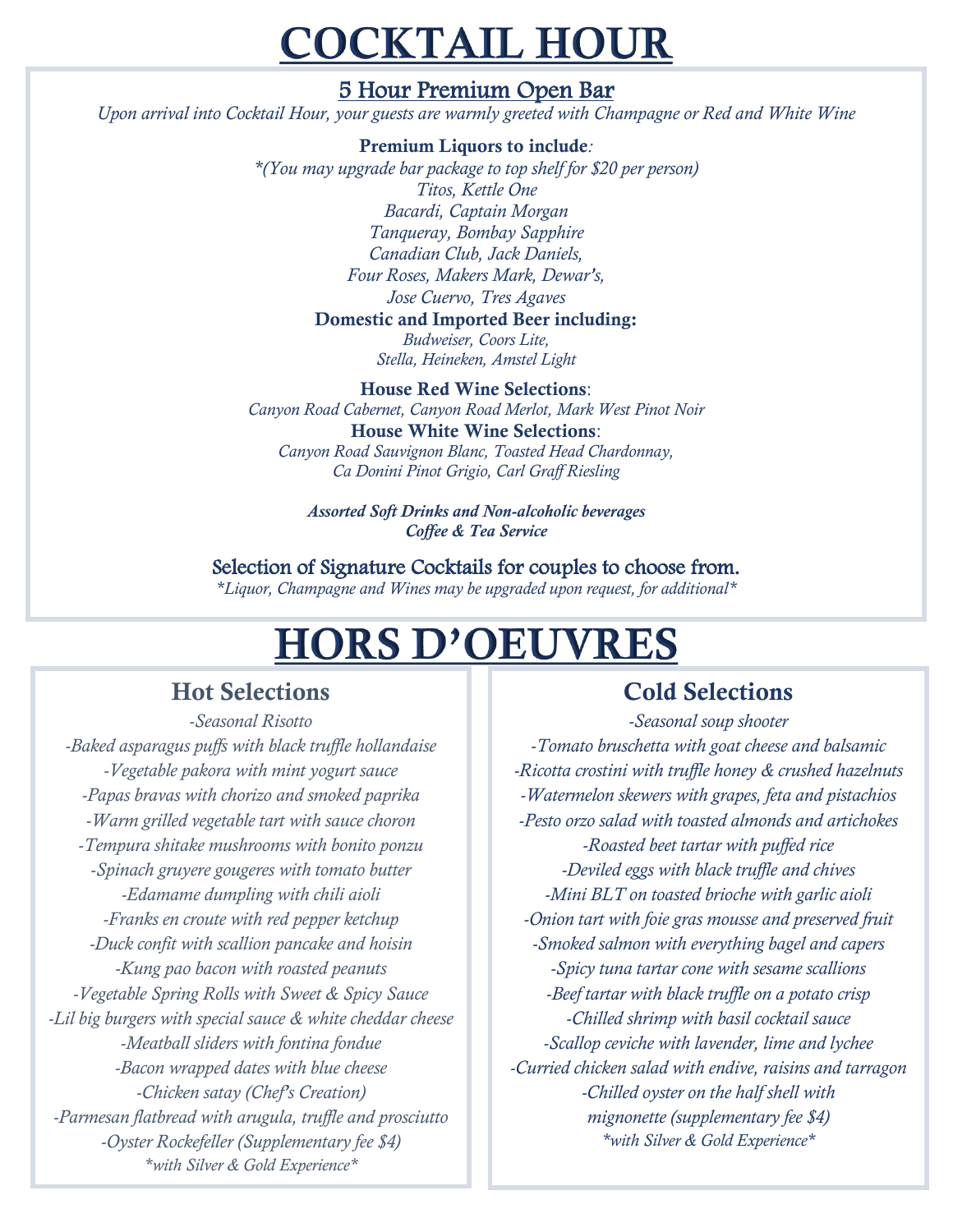# **COCKTAIL HOUR-DISPLAY STATIONS**

#### Included in all experiences

*Assorted International & Domestic Cheese Station \*\*\* Fresh Cut Vegetable Crudités with an Herb & Onion Dip Garlic, Cucumber & Yogurt Sauce, Dill Buttermilk Ranch Classic Hummus with Baked Pita Chips Spinach and Artichoke Dip Assorted Olives \*\*\**

#### New York Steakhouse Station

*Garlic Rubbed Prime Rib Eye of Beef Choice of two sides… Creamed Spinach, Caramelized Onions, Potato Puree, Sautéed Mushrooms, Sauce Bordelaise and Sauce Béarnaise*

#### Fulton Fish Market

*Smoked Salmon with Cucumber, Dill, Red Onion, & Pumpernickel Clams with Lemon, White Wine & Herbs Mussels with Coconut, Curry & Lime Shrimp fried diablo with broccoli rabe*

#### Crepe Station

*Seafood, Chicken & Mushroom Crêpes Spinach Salad Assorted Sauces*

#### Pasta Station

*Choice of two… -Penne Pasta with Sundried Tomatoes, Prosciutto, Peas, Light Asiago Cheese -Bowtie Pasta with Shrimp, Asparagus & Saffron Orecchiette & amatriciana -Rigatoni Pasta with Sausage, Broccoli Rabe, Oven Roasted Tomatoes, and Basil -Penne with Seasonal Vegetables, Basil & Lemon Beurre Blanc -Penne Vodka, Pancetta, Caramelized Onions and Green Peas*

#### American Classics

*Spicy Barbeque Chicken Wings Vermont White Cheddar Macaroni & Cheese Black Angus Slider Bar with All the Fixings French Fries and Onion Rings*

#### South of the Border

#### *Quesadilla's Choice of one…*

*Chicken, Shrimp or Vegetables Pork Carnitas Tacos with Onion, Cilantro & Lime Chips with Salsa and Guacamole Watermelon Salad with Lime Dressing*

#### A Taste of Italy

*Eggplant Rollatini with Ricotta Cheese & Tomato Sauce Rigatoni Pasta with Sausage, Broccoli Rabe, Oven Roasted Tomatoes, and Basil Grilled Portobello Mushrooms with Rosemary Oil Vine Ripened Tomatoes with Buffalo Mozzarella, Extra Virgin Olive Oil, and Basil*

#### The Mediterranean

*Display of Hummus, Marinated Olive, & Artichokes With Flatbreads for dipping Greek Romaine Salad Crispy Potatoes with lemon pepperoncini peppers Grilled Chicken kebobs with cucumber yogurt*

#### The Carvery Table

*All Freshly Roasted and Hand Carved by our Chef – Choice of one meat… -Whole Grain Mustard Glazed Country Ham with Apple & Currant Chutney -Herb Roasted Turkey with Cranberry-Orange Relish & Sage Gravy -Marinated Loin of Pork with Apricots, Thyme & Apples -Prime Rib with Caramelized Onions, Rubbed with Crushed Garlic To be served with Rolls*

*\*\$15.00 per guest, per hour for additional meat choice\**

#### Meatball Bar

*Beef & Turkey Meatballs Marinara Sauce Alfredo Sauce Roasted Peppers Garlic Bread*

#### Risotto Bar

*Choice of one… Tomato with Fresh Herbs, Bacon, Asparagus, Parmesan cheese, Fresh Mozzarella, Pearls Onions & Fresh Tomatoes (Cut) OR*

*Parmesan with Wild Mushroom, Maitake Mushroom, Peas, Fava Beans, Tomatoes, Fresh Herbs and Onions*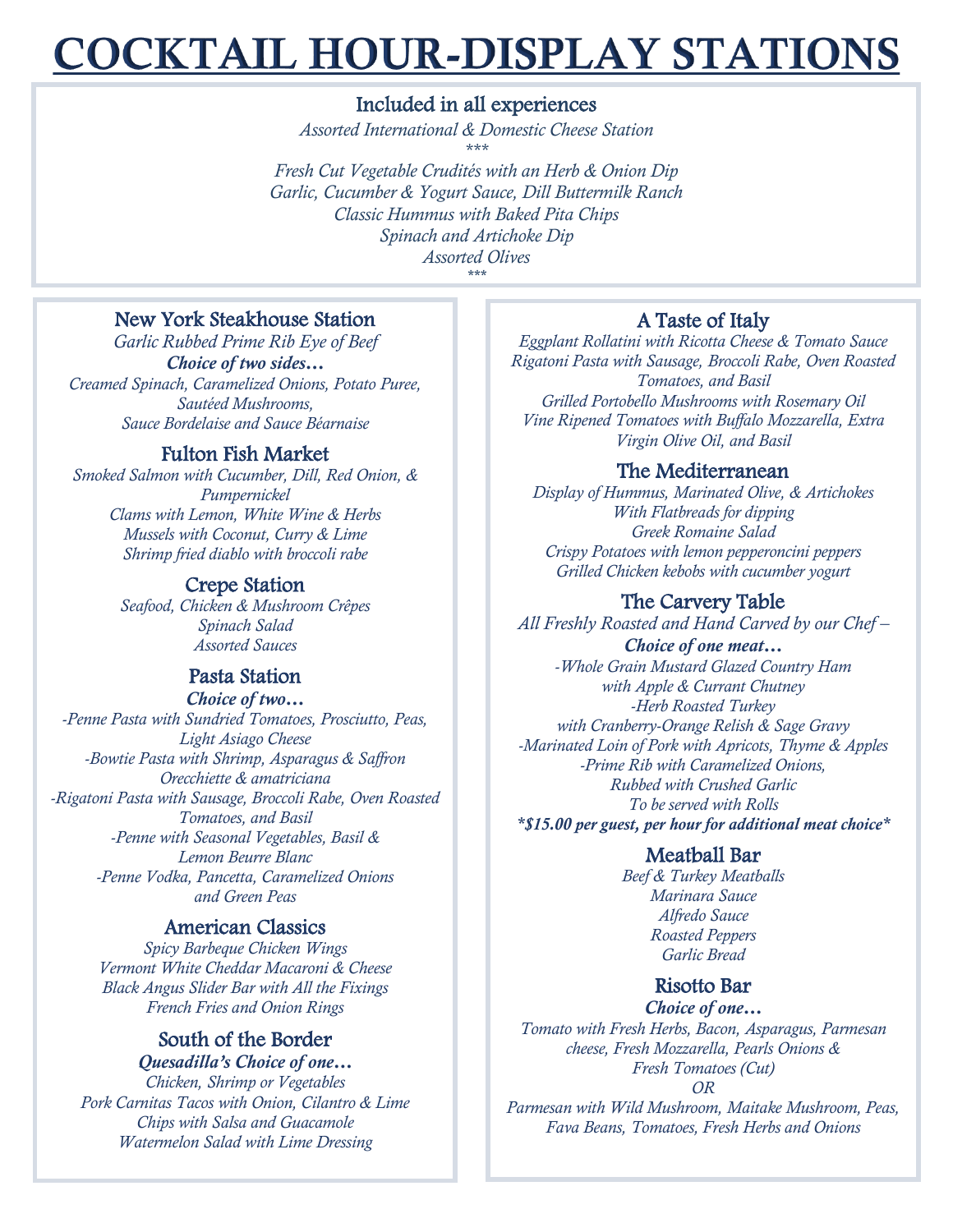## **ECEPTION- SEATED DINNI**

### Amuse Bouche

*(Gold & Platinum Packages- Choose One) \*\*\**

*-Seared Tuna "Salad" with radish, tomato, aioli, fresh herbs -Shrimp Ceviche with mango, smoked tortilla, fresh hearts of palm -Roasted Beets with feta cheese, pumpkin seeds, fresh orange chutney -Heirloom Tomato with fresh mozzarella, virgin olive oil, petite basil -Sweet Pea Arancini with truffle emulsion, pea tendril, lemon -Cavatelli Pasta with sage, butternut squash, pecorino -Smoked Salmon with potato rosti, crème fraiche, chives -Watermelon with feta cheese, red chili, fresh mint -Chilled Asparagus with black truffle aioli, melted leek confit, chives*

*\$7.00 extra per person to add to silver experience \*French term for a small, savory portion of food served before a meal\**

## **FIRST COURSE**

#### Salad Selections

*-Caesar Salad Garlic croutons, shaved parmesan cheese -Green Market Salad Local seasonal vegetables, fennel vinaigrette and fresh chives -Roasted Beets Arugula, charred orange vinaigrette and goat cheese, candied hazelnut -Cucumber Salad Romaine lettuce, shaved red onion, feta cheese, tomatoes & oregano dressing -Vine Ripened Tomato Salad Arugula, mozzarella, basil and black olive balsamic -Wedged Little Gem Crispy bacon, pickled shallots, tarragon and a buttermilk dressing -Chopped Super Greens Quinoa, sultanas, parmesan, roasted lemon and crunchy radish -Beef Tomato Red onion, blue cheese, bacon and spicy oregano dressing*

#### Soup Selections

*-Seasonal Soup (Chefs choice) -Lobster Bisque Brioche crouton, fine herbs -Fresh Corn Soup Roasted corn, truffle essence -Chilled Tomato Gazpacho Crispy tortilla, cucumber-cilantro relish -Wild Mushroom Soup Chestnuts, truffle emulsion -Butternut Squash Soup Brussel leaves, rosemary, gingersnap crumble -Roasted Carrot Soup Ginger crème fraiche, snipped chives -Creamy Roasted Chicken Soup Puffed wild rice, sage crouton*

*\*\$8.00 Extra per person for additional choice of salad or soup\**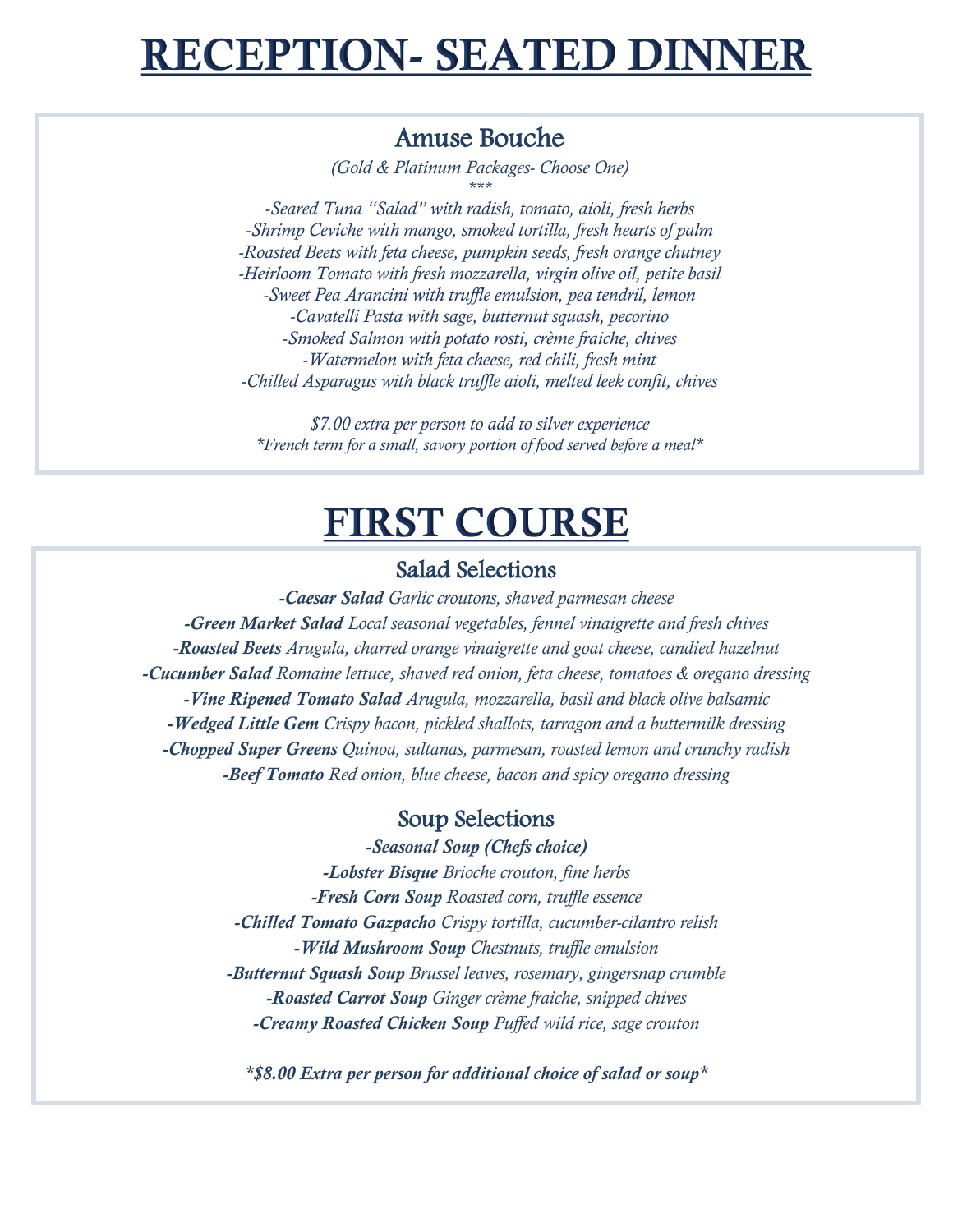## Pasta Selections

*-Russet Potato Gnocchi Maitake mushrooms, white truffle, parmesan and peas -Seasonal Risotto Chef's preparation -Ricotta Cavatelli Fresh tomato sauce, basil oil, pecorino cheese (Add Lobster \$7 per person) -Orecchiette Pasta Broccoli rabe, Calabrian chili, pancetta -Butternut Squash Ravioli Sage beurre fondue, pecorino cheese and pumpkin seeds*

## Platinum Experience Choices

*-Warm Asparagus and Hollandaise Avocado, butter lettuce, black truffle vinaigrette -Tuna Nicoise Fingerling potato, soft boiled egg, pimiento aioli -Lobster Cavatelli Fresh lobster, tomato-lobster sauce, pea tendrils -Spinach and Ricotta Ravioli Kale crisp, blistered tomato, sage beurre fondue -Potato Gnocchi Brussel sprout leaves, mushrooms, white truffle cream*

# **ENTREE COURSE**

*-Filet Mignon Horseradish whipped potatoes, asparagus, red wine demi-glace -Black Angus Filet Mushroom duxelle, truffle potatoes, sautéed spinach, madeira jus -Chateaubriand Pee wee potatoes, baby carrots, sauce bordelaise -Free Range Chicken Hickory lentils, sweet potato mash, roasted corn and scallion relish -Griggstown Chicken Apple chutney, Cipollini onions, parsnips, chicken jus -Berkshire Pork Chop Caramelized Romanesco, pineapple chutney, curried basmati rice -Slow Roasted Salmon Parsnip creamed spinach, meyer lemon butter, parsley potato -Chilean Sea Bass Gingered rice, bok choy, shitake mushrooms, miso glaze -Sesame Ahi Tuna Napa cabbage, ginger basmati rice, soy aioli -Peppered Swordfish Stewed lentils, tomato chutney, lemon tahini sauce -Orecchiette Vegetable Bolognese (V) Roasted tomatoes, sun chokes, fresh chives and lemon -Kale and Ricotta Ravioli Sweet Italian sausage, roasted fennel, fresh pressed tomato sauce -Roasted Cauliflower (V, GF) Golden Raisin relish, charred onion emulsion & savory spinach -Chef's Seasonal Vegetable Risotto (GF)*

*\*Add a third entrée option for \$15.00 per person\**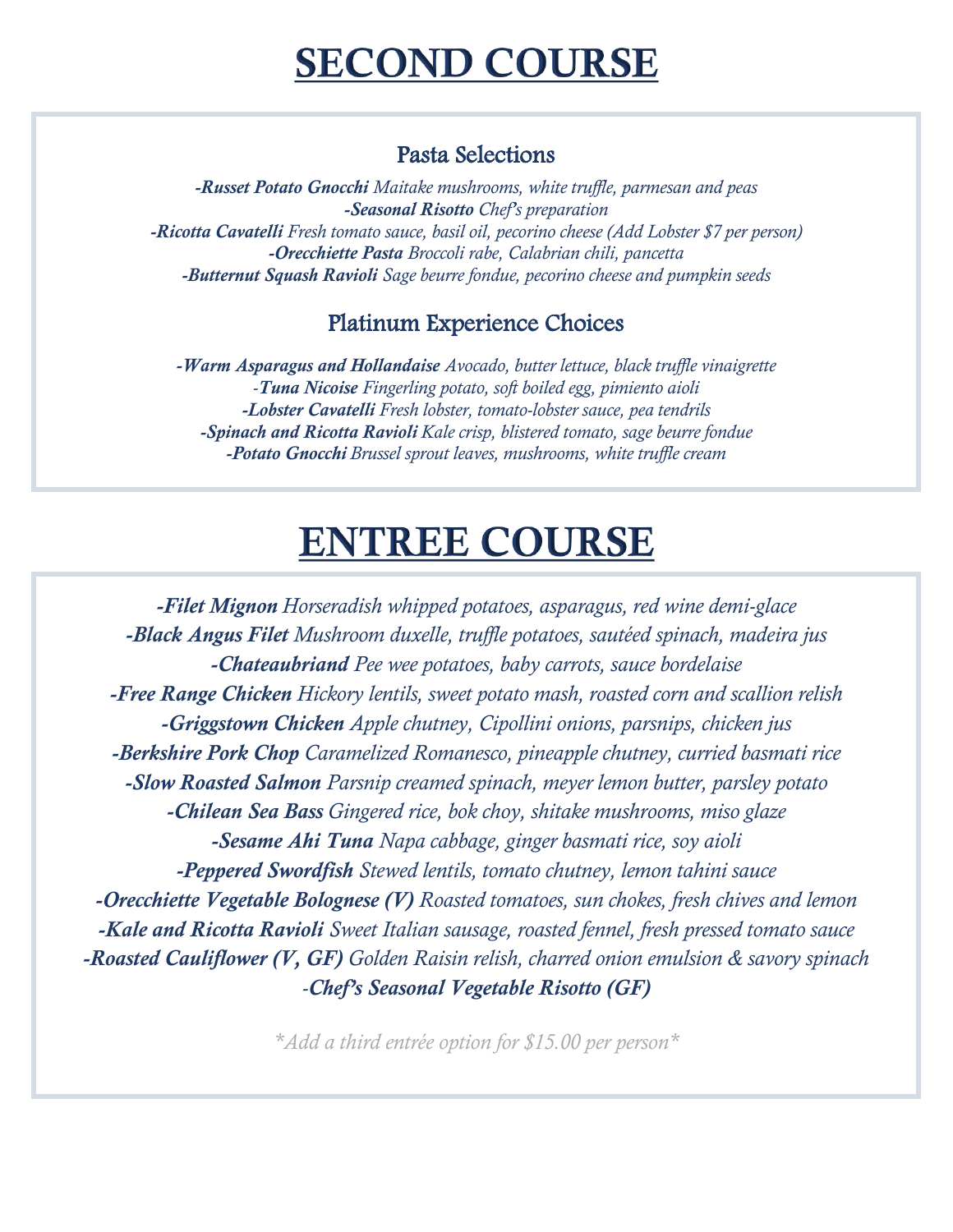# **THE DESSERT**

## Assorted Mignardise

*Two-tiered Gold trays filled with miniature sweet & savory seasonal delights*

*\*Please select 3 from the following of chef's choice: -French Macarons (GF) -Chocolate Dipped Strawberries (GF) -Seasonal Tart -Homemade Marshmallows (GF) -Brownies -Meringue Kisses (GF) -Dessert Shooters (GF, if needed) -Butter Cookies -Truffles -Cake Pops*

### Complete Coffee & Tea Service

*Freshly Brewed Regular and Decaffeinated Coffee, Cappuccino & Espresso upon request and a selection of Fine Teas* Ì,

## \*Cordial Service

## \$5.00 per person (If you would like to add onto the silver or gold experience)

*Cordials including Amaretto, Anisette, Baileys, B&B, Drambuie, Frangelico, Grand Marnier, Kahlua, Liquor 43, Sambuca Romano* J

If you bring in any additional desserts such as cookies, cupcakes or favors that contain food (except for wedding cake), please notify your event coordinator. No outside food is permitted, unless discussed.

Thank you.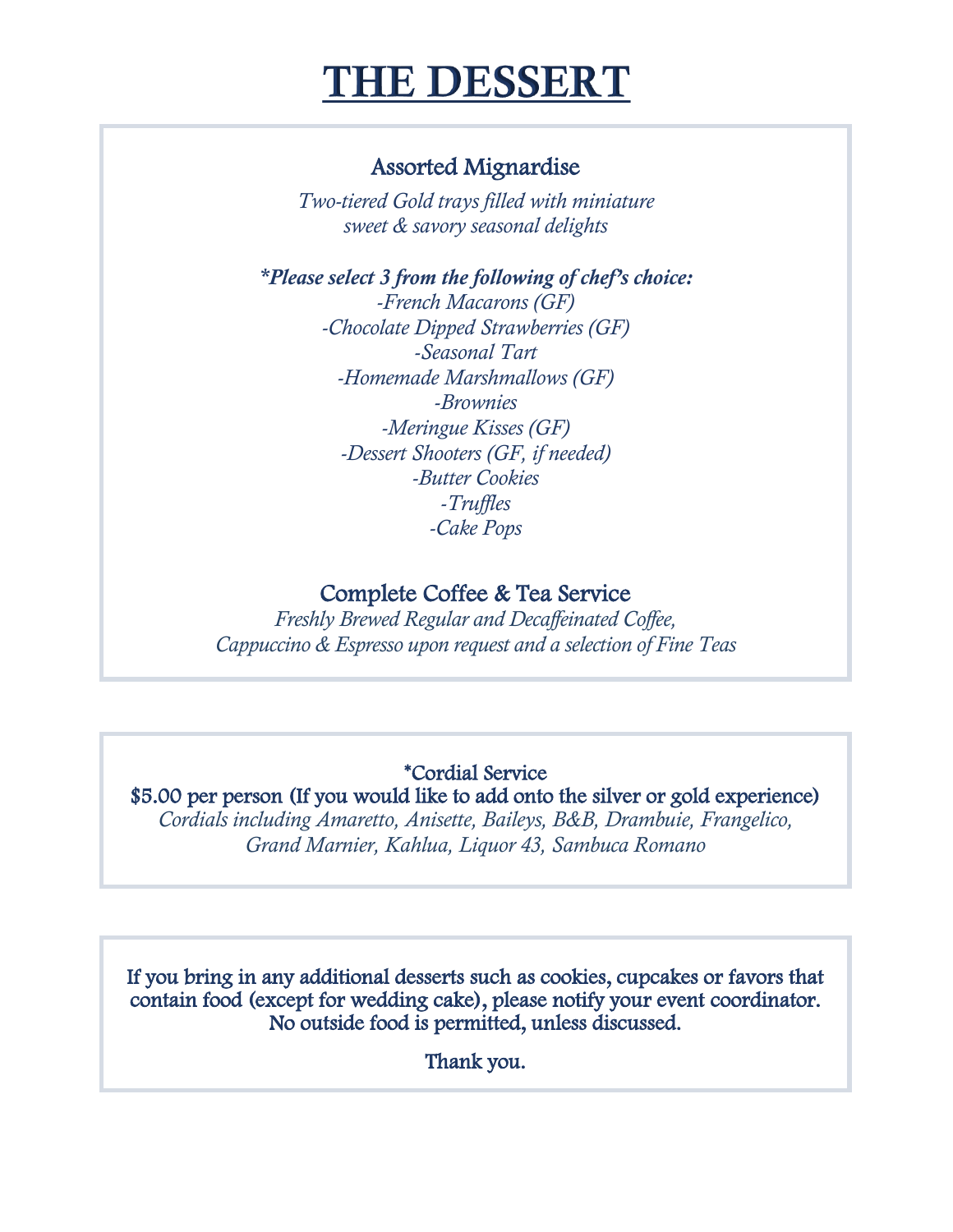# **THE DETAILS**

### **Room Rental Fees**

Reception- \$1,000.00 *(Silver Vault/Wine Pantry & Fenwick Ballroom)* Ceremony- \$850.00 *(Fenwick A)* \*\*\*

#### **Deposits and Payments (sample)**

 *Room Rental Fee Due Upon Signing Contract nonrefundable deposit 1 st Payment of 30% due 45 days after signing nonrefundable 2 nd Payment of 30% due 6 months prior to event nonrefundable Final Payment of remaining balance due 10 days prior to event\** Final Payment must be certified check or bank check

#### **The Bernards Inn Capacity**

 Fenwick Ballroom *-Can seat 160 guests with dance floor -Can seat 200 guests without dance floor* Silver Vault and Wine Pantry *-Seated Dinner for 55 guests in the Wine Pantry*

*-Seated Dinner for 90 guests in the Silver Vault & Wine Pantry -Cocktail party, 160 guests*

## **CHILDREN'S MENU**

#### Ages 2-12 \$45.00

#### **FIRST COURSE**

*Fresh Fruit*

## Entrée Course

*Choice of…*

*Chicken Fingers with French Fries* OR

*Pasta with Marinara or Butter*

**DESSERT** *Chocolate or Vanilla Ice Cream*